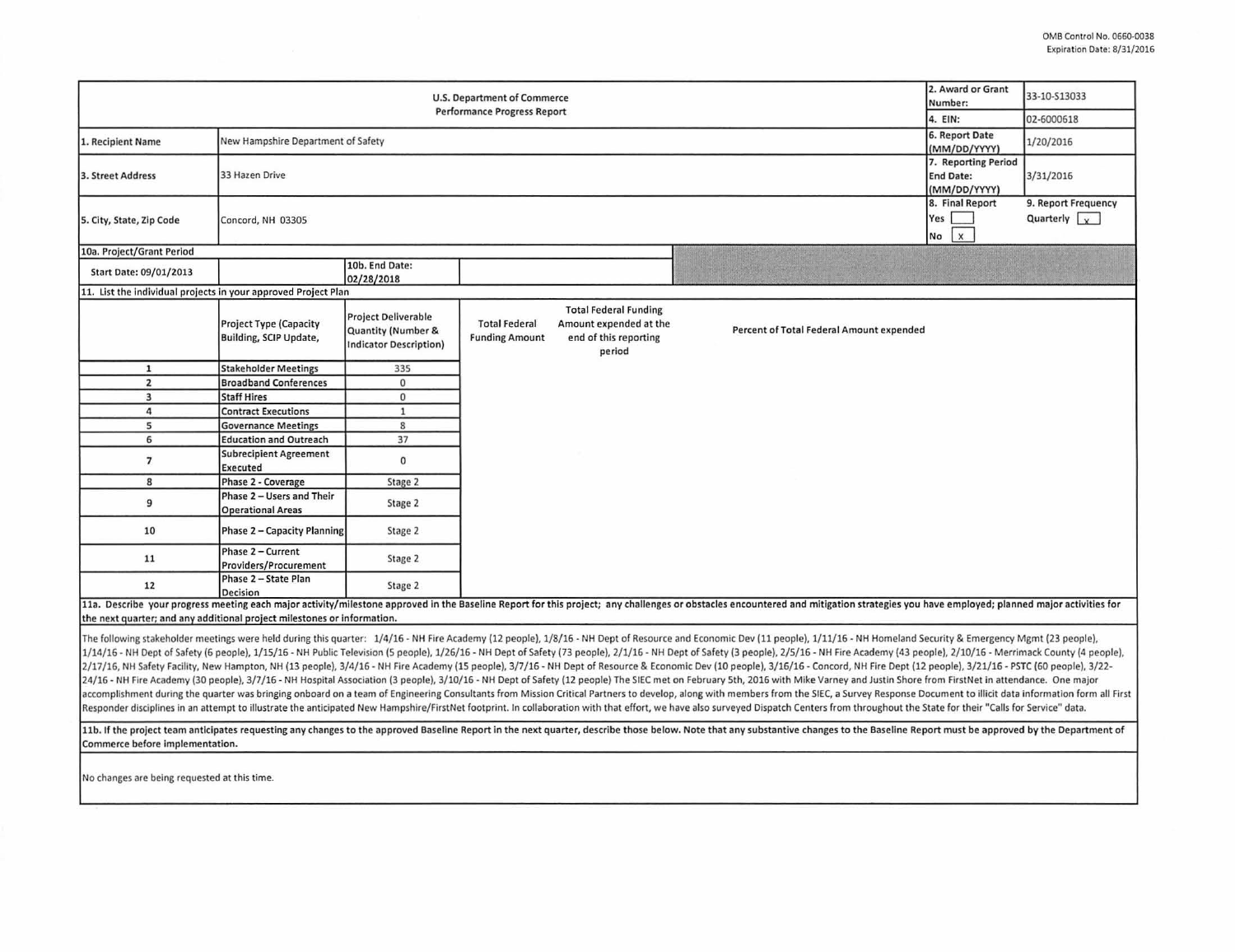## llc. Provide any other information that would be useful to NTIA as It assesses this project's progress.

The SIEC is scheduled to meet on May 6th, 2016. The SIEC meets on a quarterly basis, or as needed. The SIEC governance was established by law with the Governor's signature in June of last year. The three Working Groups mee basis as well, however with the number of taskings assigned to each group, they met whenever it is necessary to address the most contemperaneous issues. The Office of Interoperability has also offered a Conditional Offer o candidate who is experienced as a Web-page Manager, to develop and have management authority over the proposed New Hampshlre/FirstNet Web-page. Her anticipated hire date Is, April, 29th, 2016. NTIA/FirstNet Phase II Grant requirements have invoked an aggressive schedule to accomplish data collection and all its related requirements as we look to the future. The SIEC was pleased to learn at the most recent SPOC Conference that FirstNet will collected data through the first three quarters of 2016. SIEC participants as well as our associated stakeholders and partners will be diligently working towards providing a recommendation to the Governor regarding our Fir New Hampshire wishes to be at the forefront of the FirstNet build out and will work aggressively towards those means. The SWIC/SPOC has consulted with Mike Varney from FirstNet on several occasions to map out the 2016 Agen

lld. Describe any success stories or best practices you have Identified. Please be as specific as possible.

12. Personnel

12a. If the project is not fully staffed, describe how any lack of staffing may impact the project's time line and when the project will be fully staffed.

| 12b. Staffing Table                                                                                                                  |                            |                                                          |                                     |                      |                               |                   |                 |                                         |                                          |
|--------------------------------------------------------------------------------------------------------------------------------------|----------------------------|----------------------------------------------------------|-------------------------------------|----------------------|-------------------------------|-------------------|-----------------|-----------------------------------------|------------------------------------------|
|                                                                                                                                      |                            |                                                          |                                     |                      |                               |                   |                 |                                         |                                          |
| <b>Job Title</b>                                                                                                                     | FTE%                       | <b>Project (s) Assigned</b>                              |                                     |                      |                               |                   |                 |                                         | <b>Change</b>                            |
| <b>SWIC</b>                                                                                                                          | 0.65                       | Management and coordination of grant project activities. |                                     |                      |                               |                   |                 |                                         | Percentage Change                        |
| <b>Program Specialist IV</b>                                                                                                         | 0.01                       | <b>Financial Tracking and Reporting</b>                  |                                     |                      |                               |                   |                 |                                         | <b>Position/Staff Change</b>             |
|                                                                                                                                      |                            |                                                          |                                     |                      |                               |                   |                 |                                         |                                          |
|                                                                                                                                      |                            |                                                          |                                     |                      |                               |                   |                 |                                         |                                          |
|                                                                                                                                      |                            |                                                          |                                     |                      |                               |                   |                 |                                         |                                          |
| 13. Subcontracts (Vendors and/or Subrecipients) N/A                                                                                  |                            |                                                          |                                     |                      |                               |                   |                 |                                         |                                          |
| 13a. Subcontracts Table - Include all subcontractors. The totals from this table must equal the "Subcontracts Total" in Question 14f |                            |                                                          |                                     |                      |                               |                   |                 |                                         |                                          |
| Name                                                                                                                                 | <b>Subcontract Purpose</b> |                                                          | Түре<br>(Vendor/Subrec.)            | RFP/RFQ Issued (Y/N) | Contract<br>Executed<br>(Y/N) | <b>Start Date</b> | <b>End Date</b> | <b>Total Federal Funds</b><br>Allocated | <b>Total Matching Funds</b><br>Allocated |
| <b>Data Collection Activities</b>                                                                                                    | <b>Consulting Services</b> |                                                          | <b>Mission Critical</b><br>Partners |                      | Y                             | 2/10/2016         | 6/30/2016       | \$203,208.00                            | \$0.00                                   |
|                                                                                                                                      |                            |                                                          |                                     |                      |                               |                   |                 |                                         |                                          |
|                                                                                                                                      |                            |                                                          |                                     |                      |                               |                   |                 |                                         |                                          |
|                                                                                                                                      |                            |                                                          |                                     |                      |                               |                   |                 |                                         |                                          |
| 13b. Describe any challenges encountered with vendors and/or subrecipients.                                                          |                            |                                                          |                                     |                      |                               |                   |                 |                                         |                                          |
| None at this time.                                                                                                                   |                            |                                                          |                                     |                      |                               |                   |                 |                                         |                                          |